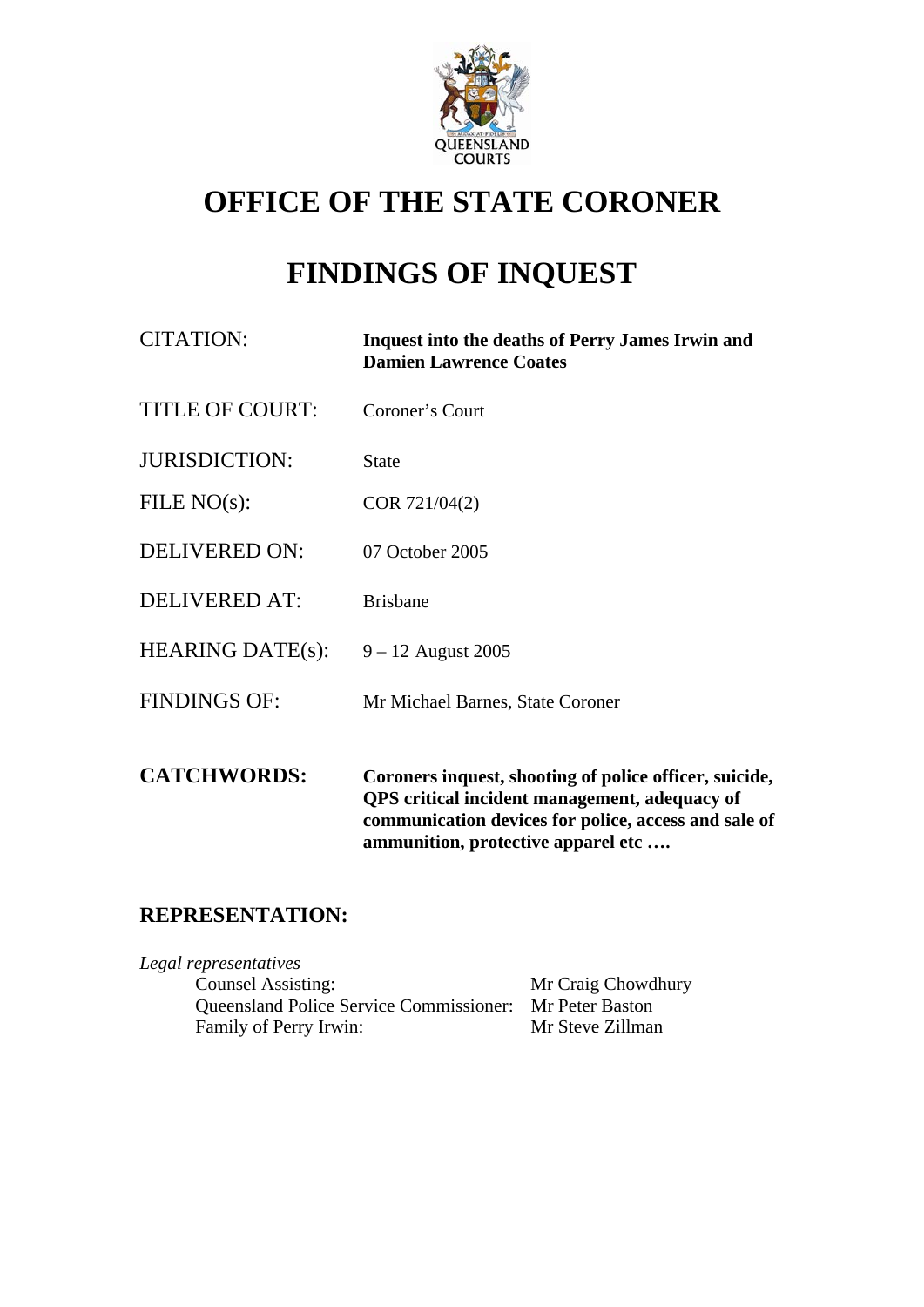*The Coroners Act 1958* provides in s43(1) that after considering all of the evidence given before a coroner at an inquest the coroner shall give his or her findings in open court. What follows are my findings of the inquest into the deaths of Perry James Irwin and Damien Lawrence Coates.

## *Introduction*

On Friday 22 August 2003, Damien Coates, a deeply troubled and angry 21 year old man took a rifle into a small area of bushland near where he lived in suburban Caboolture. He told people he met there that he was going to kill himself and any police officers who tried to intervene. This information was conveyed to police at the Caboolture Police Station. As they were preparing to go to the scene, they were told that Mr Coates was no longer in the bushland and that he no longer had the firearm with him. On receipt of this information, the plan they were preparing was abandoned and three cars were immediately dispatched to the location where Coates was then thought to be. A short time later, Senior Sergeant Perry Irwin went with two other officers to the bushland where Coates had initially been seen, hoping to find the firearm they assumed he had secreted in the bush. When the first group of officers were unable to locate Mr Coates they told their shift supervisor who had remained in the station. He told one of the officers with Senior Sergeant Irwin that Coates might be returning to the original location and recommended that those officers leave the bushland area immediately. They didn't follow this advice. Soon after, Senior Sergeant Irwin was shot dead. Mr Coates then also fatally shot himself.

These findings seek to explain how that occurred. With a view to assisting with the development of practices and procedures that might reduce the likelihood of similar future tragedies, they also examine the appropriateness and adequacy of:-

- the response of the Department of Corrective Services to an intensive correctional order imposed on Mr Coates by the District Court on 12 April 2002;
- the command and control of this critical incident:
- the police communications systems and equipment deployed on the day of the deaths;
- the protective apparel worn by Senior Sergeant Irwin; and
- the regulations governing access to ammunition.

## *The Coroner's jurisdiction*

Before turning to the evidence, I will say something about the nature of the coronial jurisdiction.

#### **The basis of the jurisdiction**

Although the inquest was held in 2005, as the deaths being investigated occurred before 1 December 2003, the date on which the *Coroners Act 2003*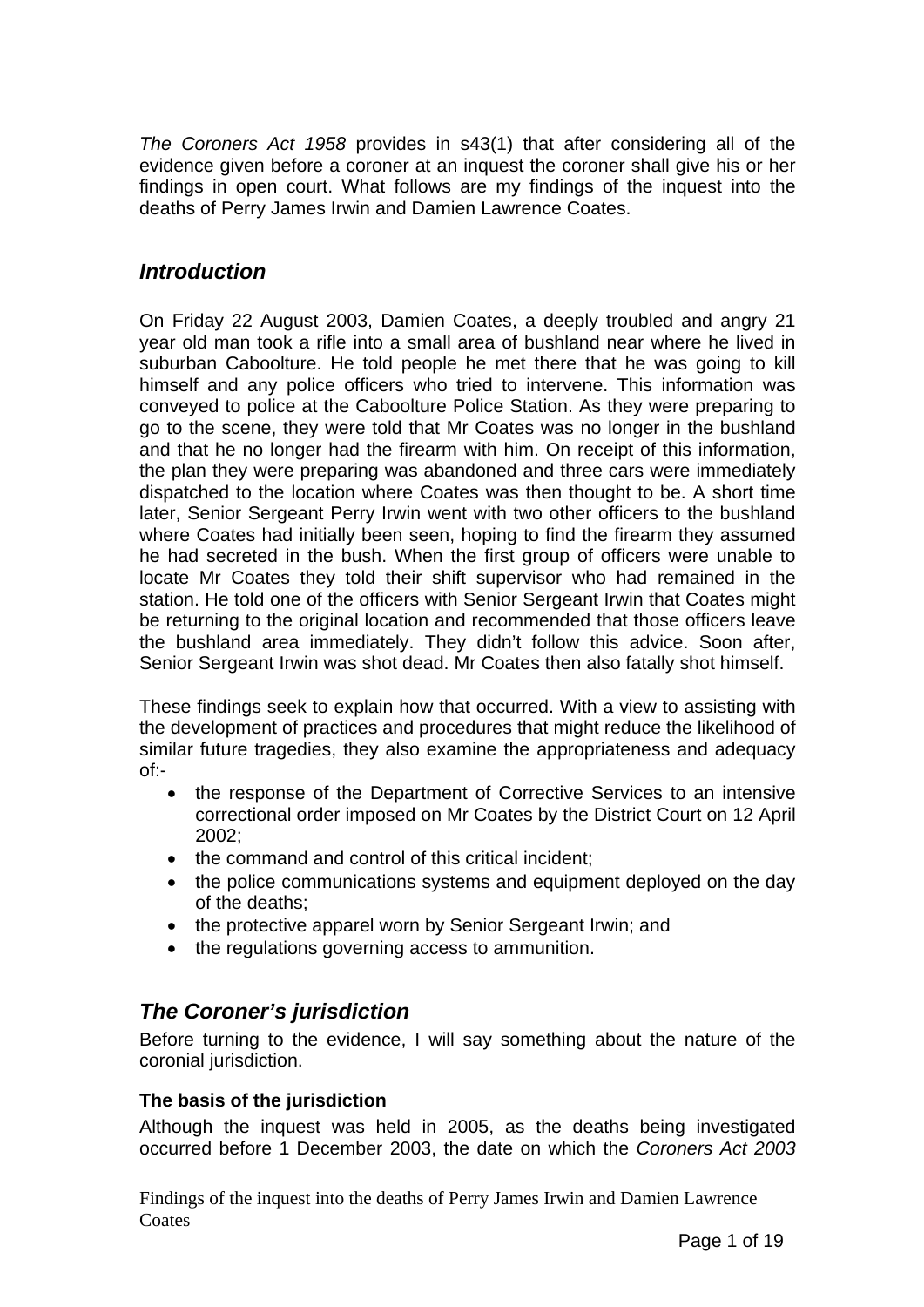was proclaimed, they are both a "*pre-commencement death*" within the terms of s100 of that Act and so the provisions of the *Coroners Act 1958* (the Act) are preserved in relation to them.

Because the deaths were violent and unnatural, the police who became aware of them were obliged by s12(1) of the Act to report them to a coroner. Section 7(1)(a)(i) confers jurisdiction on a coroner to investigate such deaths and s7B authorises the holding of an inquest into them. Section 26 authorises the holding of concurrent inquests into more than one death if "*the deaths appear to be have been caused by the same incident."* There is no assistance given in the Act as to the meaning to be given to the term "*incident*" in this section. I formed the view that as the deaths were so closely related in time and place and as the issues raised by each death were largely coterminous it was appropriate to hear the inquests concurrently.

#### **The scope of the Coroner's inquiry and findings**

A coroner has jurisdiction to inquire into the cause and the circumstances of a reportable death.

The Act, in s24, provides that where an inquest is held, it shall be for the purpose of establishing as far as practicable:-

- $\bullet$  the fact that a person has died:
- the identity of the deceased;
- when, where and how the death occurred; and
- whether anyone should be charged with a criminal offence alleging he/she caused the death.

After considering all of the evidence presented at the inquest, findings must be given in relation to each of those matters to the extent that they are able to be proven.

An inquest is not a trial between opposing parties but an inquiry into the death. In a leading English case it was described in this way:-

*It is an inquisitorial process, a process of investigation quite unlike a criminal trial where the prosecutor accuses and the accused defends… The function of an inquest is to seek out and record as many of the facts concerning the death as the public interest requires.*<sup>1</sup>

The focus is on discovering what happened, not on ascribing guilt, attributing blame or apportioning liability. The purpose is to inform the family and the public of how the death occurred with a view to reducing the likelihood of similar deaths. As a result, the Act authorises a coroner to make preventive recommendations<sup>2</sup>, referred to as "*riders*" but prohibits findings or riders being

l <sup>1</sup> *R v South London Coroner; ex parte Thompson* (1982) 126 S.J. 625 2

 $2$  s43(5)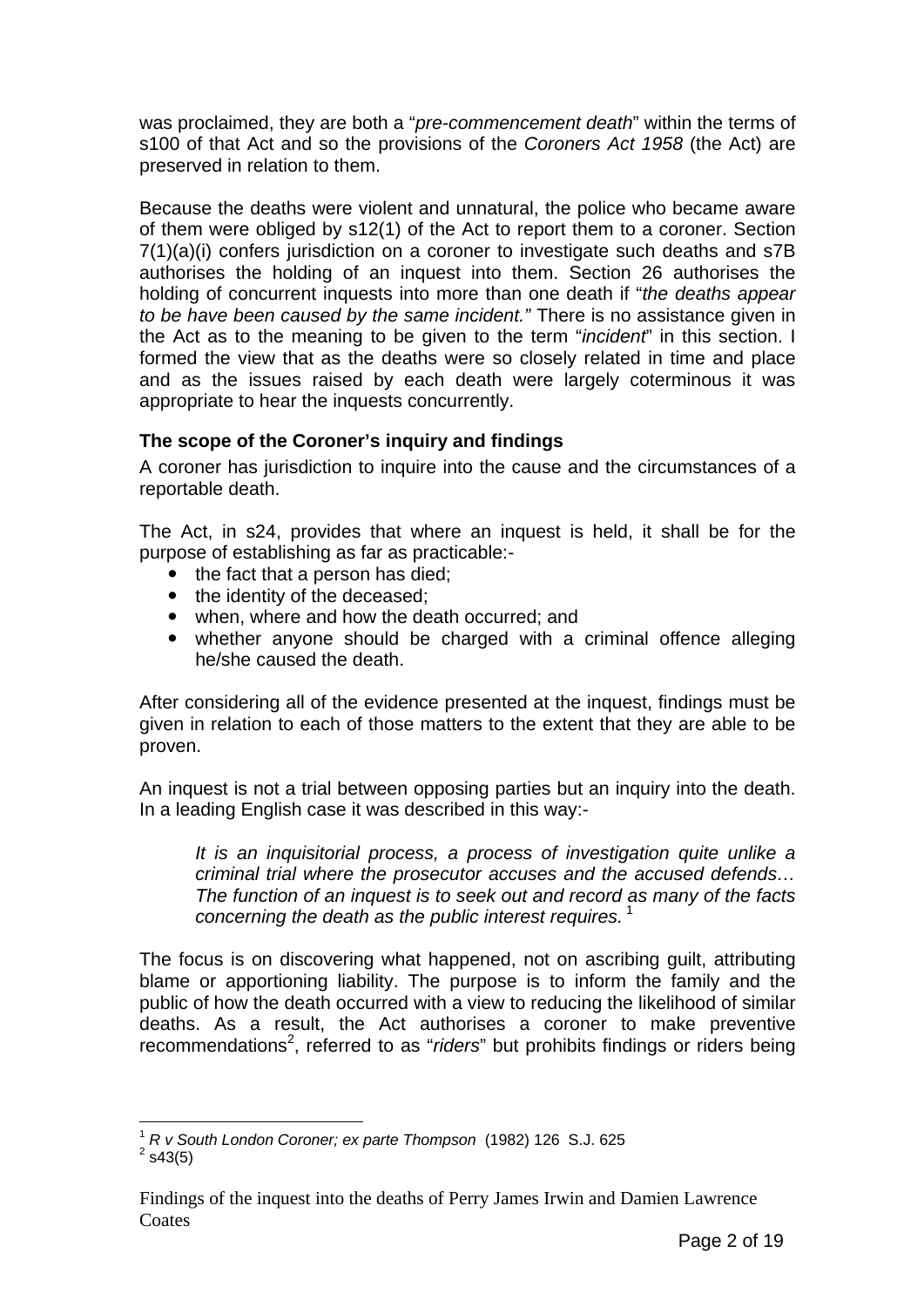framed in a way that appears to determine questions of civil liability or suggests a person is quilty of any criminal offence. $3$ 

#### **The admissibility of evidence and the standard of proof**

Proceedings in a coroner's court are not bound by the rules of evidence because s34 of the Act provides that "*the coroner may admit any evidence the coroner thinks fit"* provided the coroner considers it necessary to establish any of the matters within the scope of the inquest.

This flexibility has been explained as a consequence of an inquest being a factfinding exercise rather than a means of apportioning guilt: an inquiry rather than a trial $<sup>4</sup>$ </sup>

A coroner should apply the civil standard of proof, namely the balance of probabilities, but the approach referred to as the *Briginshaw* sliding scale is applicable.<sup>5</sup> This means that the more significant the issue to be determined, the more serious an allegation or the more inherently unlikely an occurrence, the clearer and more persuasive the evidence needed for the trier of fact to be sufficiently satisfied that it has been proven to the civil standard. $6$ 

It is also clear that a coroner is obliged to comply with the rules of natural justice and to act judicially.<sup>7</sup> This means that no findings adverse to the interest of any party may be made without that party first being given a right to be heard in opposition to that finding. As *Annetts v McCann<sup>8</sup>* makes clear that includes being given an opportunity to make submissions against findings that might be damaging to the reputation of any individual or organisation.

### *The investigation*

I turn now to a description of the investigation. As soon as police command became aware of the shooting of Senior Sergeant Irwin, the State Homicide Investigation Group was detailed to investigate the incident. Officers from that unit were on site within an hour of the shooting and the scene was secured until all necessary examinations of it had been undertaken. Both of the officers who had been with Senior Sergeant Irwin were video taped doing a walk through reenactment. Scientific and ballistics officers scoured the scene and recovered a number of spent cartridges and projectiles. A map of the scene was prepared and numerous photographs taken. Call charge records for relevant telephones were obtained. All people with any relevant information were interviewed. An

 $3\overline{\smash) {{\mathsf{S}}}^{3}$  s43(6)

<sup>4</sup> *R v South London Coroner; ex parte Thompson* per Lord Lane CJ, (1982) 126 S.J. 625

<sup>5</sup> *Anderson v Blashki* [1993] 2 VR 89 at 96 per Gobbo J 6

<sup>&</sup>lt;sup>6</sup> Briginshaw v Briginshaw (1938) 60 CLR 336 at 361 per Sir Owen Dixon J

<sup>7</sup> *Harmsworth v State Coroner* [1989] VR 989 at 994 and see a useful discussion of the issue in Freckelton I., "Inquest Law" in *The inquest handbook*, Selby H., Federation Press, 1998 at 13

<sup>8</sup> (1990) 65 ALJR 167 at 168

Findings of the inquest into the deaths of Perry James Irwin and Damien Lawrence **Coates**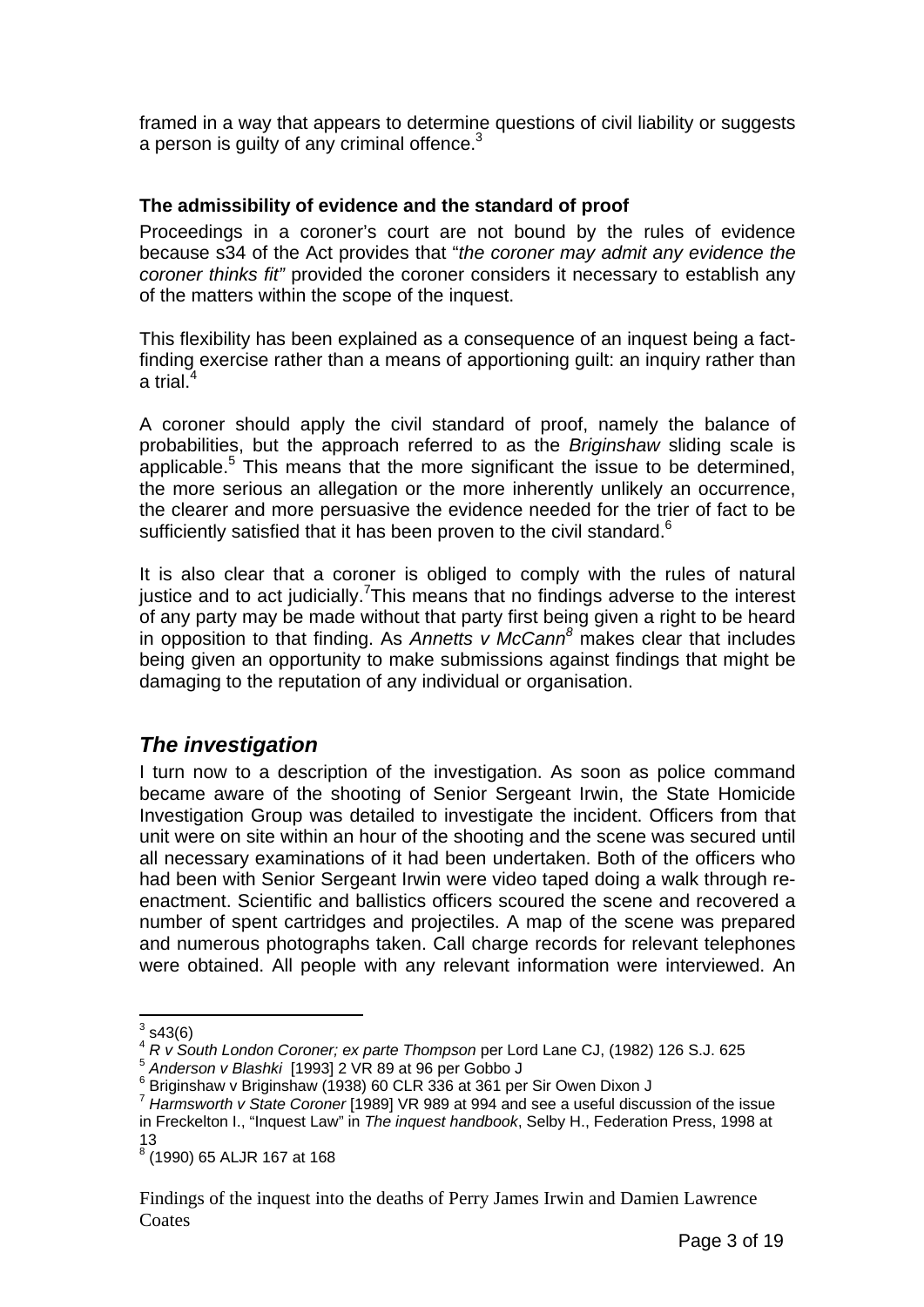autopsy was performed on the bodies of both men by a forensic pathologist from the John Tonge Centre

I am of the view that the investigation was thorough and sufficient. I commend the lead investigator, Detective Sergeant Herpich, for his work.

## *The inquest*

### **Directions hearings**

A directions hearing was convened on 10 May 2005. Mr Ralph Devlin was appointed counsel assisting but before the inquest commenced he was forced by his involvement in another matter to withdraw. He was replaced by Mr Craig Chowdhury. Leave to appear was granted to counsel representing Mr Irwin's family and the Commissioner of the Queensland Police Service. Members of Mr Coates' family attended but they chose not to be legally represented or to themselves appear to question witnesses. The legal officer attached to the OSC kept them informed of developments and counsel assisting met with them regularly before and during the inquest. At the directions hearings, those granted leave to appear were authorized to access the investigation report

#### **The view**

On 8 August 2005 the Court and those with leave to appear undertook a view of the scene of the shootings and other relevant places.

### **The hearing**

The hearing commenced on 9 August and continued for 4 days. Twenty one witnesses gave evidence and 201 exhibits were tendered. After the hearing, submissions in relation to preventative recommendations were received from the solicitors for Senior Sergeant Irwin's family.

### *The evidence*

I turn now to the evidence. Of course I can not even summarise all of the information contained in the exhibits and transcript but I consider it appropriate to record in these reasons the evidence I believe is necessary to understand the findings I have made.

The timing of some of the events is crucial to an accurate understanding of what transpired. Unfortunately, in respect of most of the events, it is not possible to be precise about the times at which they occurred. Evidence of the times is available from numerous sources of varying reliability, including people's memories, wall clocks, wrist watches, personal computers and mobile phone records. I have not been able to reconcile the conflict that seems to exist in relation to the sequence of some aspects of the incident. What follows is my best estimate of when the events mentioned occurred.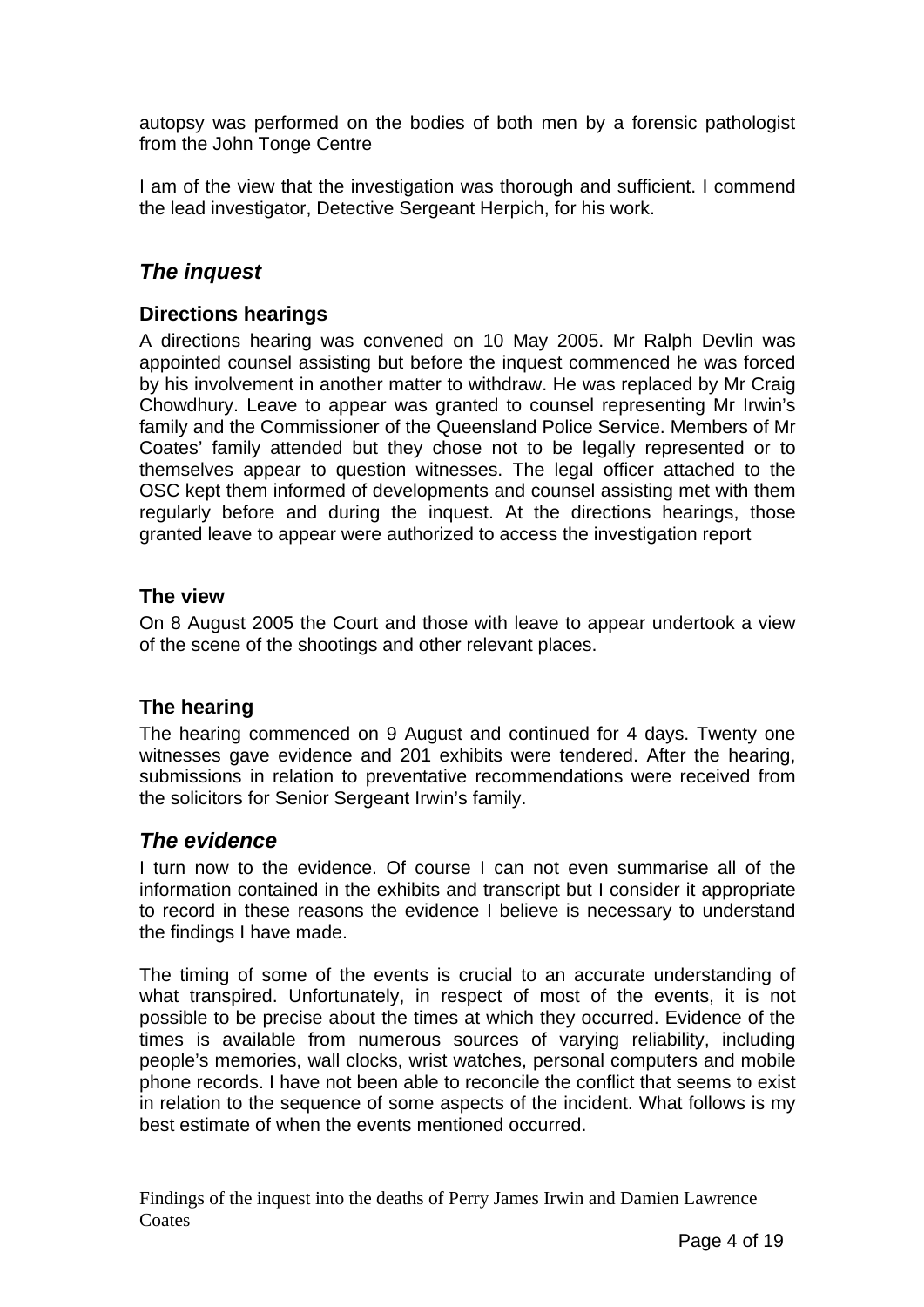## **Background**

In the months before his death Damien Coates was seriously disturbed and emotionally unstable. He was prone to unprovoked, unexplained, violent attacks on his father and brother. On a number of occasions he senselessly damaged property of his and his father. He was certainly abusing alcohol and marihuana and may have also been using other illicit drugs. He frequently stole significant sums of money from his father who could ill-afford to lose it. Damien Coates' father made a number of attempts to reason with his son and to get him professional help. These efforts did not lead to any improvements in his behaviour.

On a number of occasions Damien Coates spoke of suicide and sometimes said he would kill other people before he killed himself. However, I am aware of no evidence of any suicide attempts.

In June 2003, the real estate agents managing the property his father rented and shared with Damien gave them notice to quit. By this stage his father had lost patience with Damien's violence and dishonesty. He told his son that he would not continue to provide accommodation for him and urged him to make arrangements for himself. It was apparent to Mr Coates senior that his son did not act on this advice and from comments made to associates it seems likely that it was around this time that the plan that led to these deaths was hatched.

#### **Eye witness accounts**

On the day that the father and son were due to give up the house they had been sharing, Mr Coates senior was making final arrangements to move all of his property and invited his son to put any possessions he did not want into an industrial bin that had been brought to the premises. He became alarmed when his son disposed of all of his possessions into the bin. Damien Coates then left the house at about 8.45am and his father never saw him alive again. Damien was not carrying anything when his father last saw him.

On the north eastern side of Caboolture, a kilometre or so from the town centre, a strip of bushland running along both sides of Lagoon Creek bisects a suburban residential area. The creek is aptly named as it contains a number of sizable lagoons, one at least created by a concrete weir. People who live in the area use the bushland for recreation and the weir as a pedestrian shortcut between the houses and shops on either side of the creek.

Alan Teague was in the habit of taking his dog to the area for exercise most mornings. On 22 August 2003 he did that between 8.30 and 9.00am. He accessed the area by walking to the northern end of Wallace Street and turning west down a gazetted but unmade road called Buckle Street. After a short distance, this led to a bush track approximately 100 metres long that ended on the bank of a lagoon.

While he was sitting in the bush near the water reading, he noticed Damien Coates, who he had not previously met, acting suspiciously near the ruins of an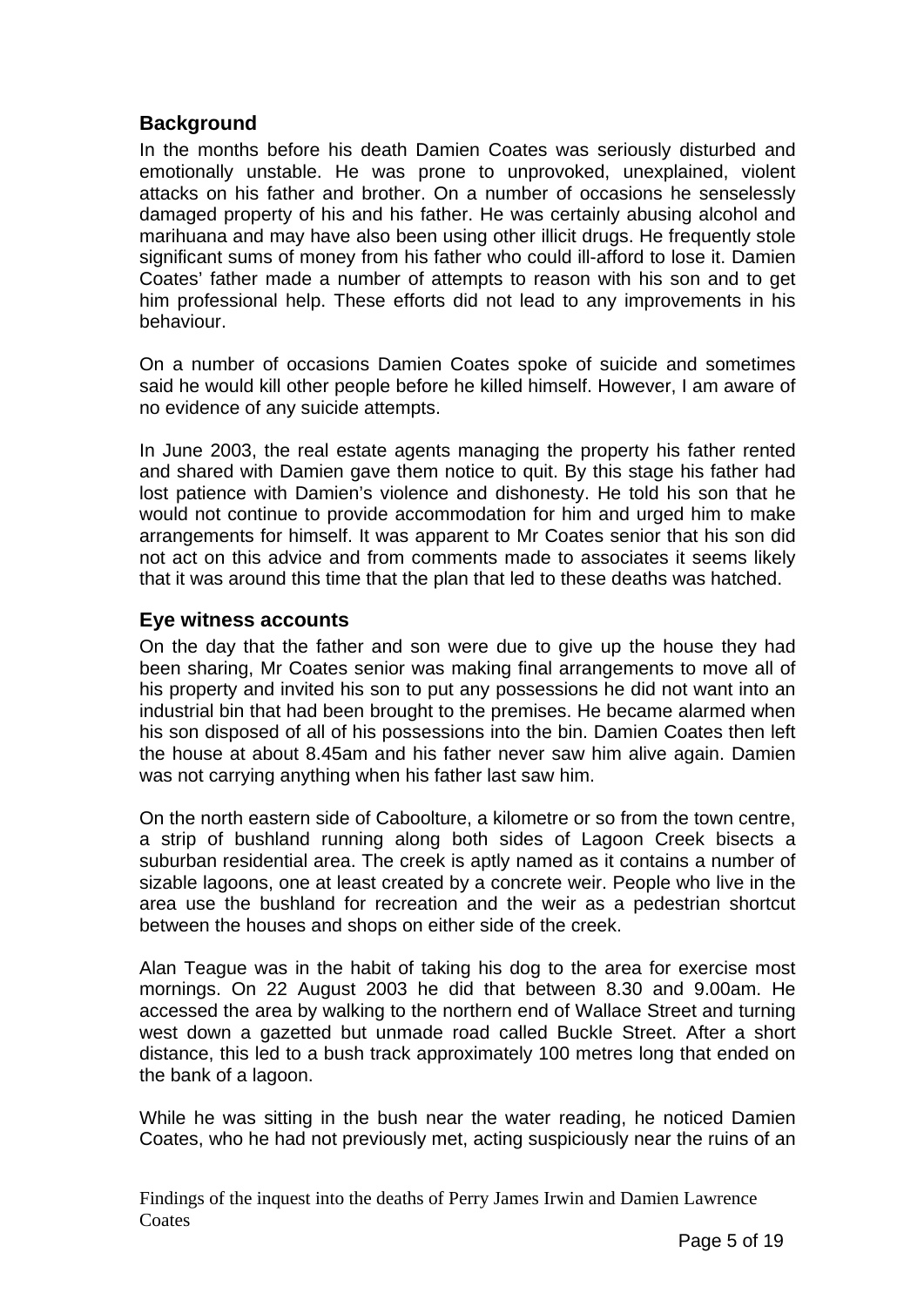old pumping station adjacent to where Mr Teague was sitting. He saw that Mr Coates was carrying what looked like an iron bar that he hid near the pumping station before coming closer to where Mr Teague was sitting. After a few minutes of uneasy silence, they spoke. Coates soon told Teague that what he had hidden was a rifle that he intended to use to commit suicide. Mr Coates told Mr Teague that he had considered killing other people before killing himself but that he had now decided to kill just himself.

It seems they talked for approximately 30 minutes before two youths, now known to be James Stehbens and Keith Godfrey, came along the same track from Buckle Street pushing their bicycles. They were heading in the general direction of where Mr Coates had hidden the gun. He got up and made to intercept them. One of them knew him and as they came together they spoke. Mr Coates and the two youths continued towards the location of the hidden gun. This alarmed Mr Teague and he went over to the group but then simply said goodbye to Coates and left. He says that at no time did he actually see the rifle Mr Coates claimed to have.

He was obviously worried by what he had seen and heard and so Mr Teague walked the six or seven blocks to his house, and after making a couple of telephone calls got in his car and drove to the Caboolture Police Station to report his concerns.

Coincidentally, Damien Coates' father had already been to the police station to talk about his son. After attending at the real estate agents office to finalise his quitting of the house, Mr Coates senior had gone there to express his concern that his son might be intending to self harm. He gave Sergeant Daly, the duty shift sergeant, his son's particulars. He told Sergeant Daly that his son suffered from a psychological disorder and that he had on occasions threatened to run amok and kill people before taking his own life. Sergeant Daly knew Damien Coates from previous contact and retrieved from the QPS computer system a police photograph of Damien to enable his father to confirm his son's identity.

Mr Teague arrived at the station before Sergeant Daly had taken any action in response to the information given to him by Mr Coates senior. When Mr Teague told Sergeant Daly about his meeting at the lagoon, Sergeant Daly showed him the picture of Damien Coates that was still on the computer screen. Mr Teague confirmed the picture was of the man he had seen at the lagoon and told the officer that Mr Coates had a rifle with which he was threatening to kill himself and others. No description of what Mr Coates was wearing was sought or given.

At about 10.38, soon after Mr Teague left the station, Sergeant Daly telephoned the Redcliffe Police Communications Centre and requested that all Caboolture police cars be instructed to return to the station. This was the only means he had to make contact with the officers within his division other than calling the officers on their personal mobile phones.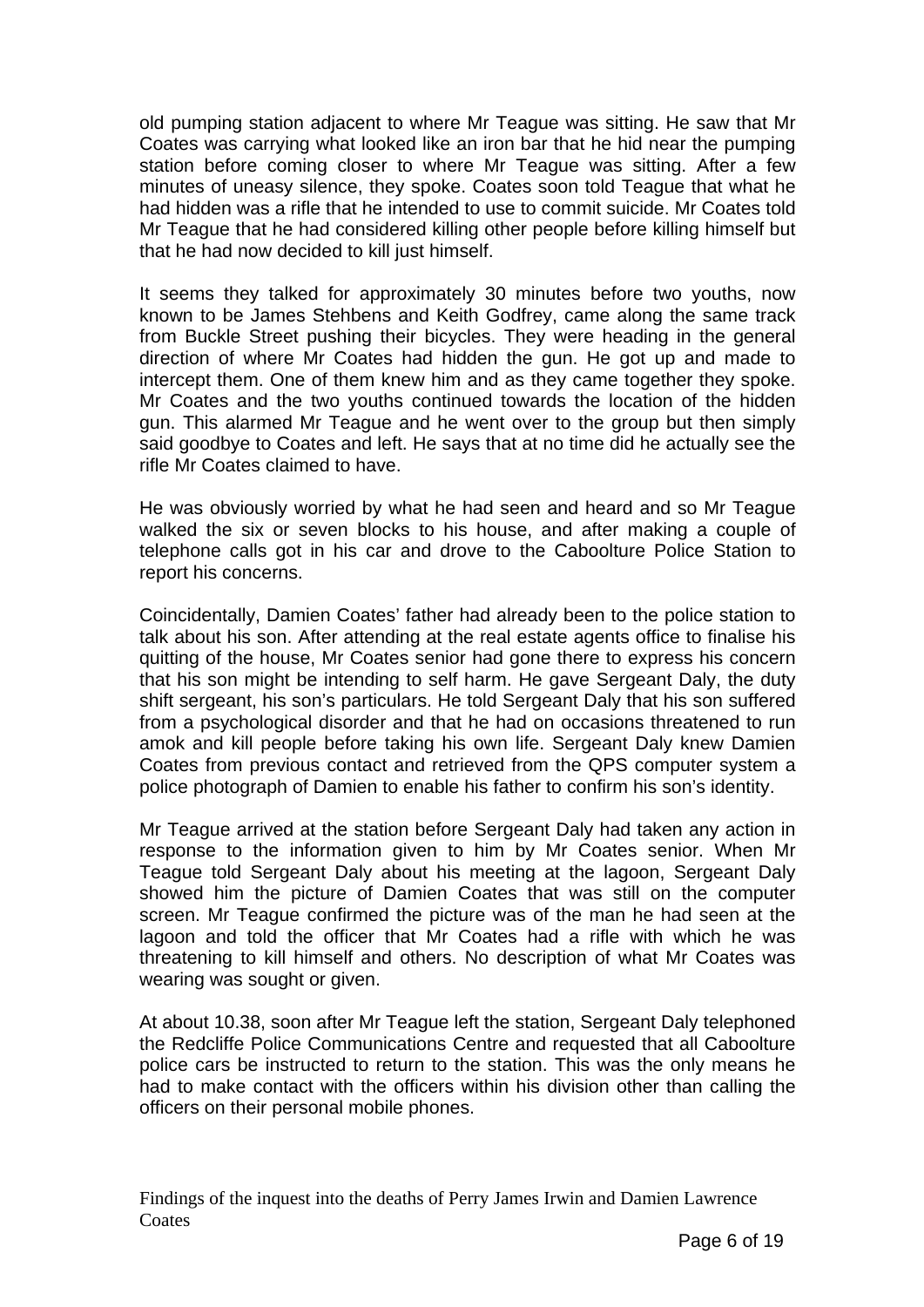It seems this instruction was conveyed to the two cars in question at about 10.42 and both then responded promptly arriving back at the station at about 10.49.

Sergeant Daly briefed the officer in charge of the Caboolture Division, Inspector Janke, the officer in charge of the Caboolture Station, Senior Sergeant Irwin and the officers of the Caboolture Criminal Investigation Branch. Discussion focussed on how they should try to contain Mr Coates in the lagoon area. All general duties officers who were in the station were also informed of the emergent situation. A request was made for the Redcliffe District dog squad officer to be detailed to attend.

While these conversations were occurring, maps were being consulted and officers were kitting up with protective vests. No handheld radios were available to the officers in the station as the four on issue were held by the officers who had been on the road earlier in the day.

After he left the police station, Mr Teague drove back to Wallace St and parked his car a couple of blocks south of where the track to the lagoon joined that street. He said he did so to watch for Mr Coates emerging with the intention of passing that information on to police if it happened before they arrived at the scene. He is uncertain of how long he waited in that place. He says he had a cigarette while he waited. In his statement he said he was there for about 5 minutes but in evidence he changed that to 10 minutes but he was not cross examined on the change and I don't consider either estimate to be precise.

When police did not arrive he became concerned that his description of Mr Coates' location may have confused them and that they may have gone to another lagoon downstream from the one where he had met Mr Coates. He therefore decided to drive to that lagoon in the hope of finding the police. That involved him driving further north along Wallace Street until its intersection with Tallon Street where he turned right and travelled in an easterly direction. As he drove down Tallon Street he saw two men near the TAFE college, one of whom he believed was Mr Coates.

He therefore drove the couple of blocks to his home, telephoned the police station and spoke to an administrative assistant, Ms Lacy. There is no evidence of exactly what Mr Teague told her but it seems that it included that he had previously reported to police the presence of an armed man at the Wallace Street North lagoon and that the man was now near the TAFE college in Tallon Street and was no longer armed. Ms Lacy reported this information to Sergeant Daly shortly before 11.00 am, just as the general duties officers were about to leave for the lagoon area.

This information caused Sergeants Daly and Burgess to change their plan. They now decided that two cars carrying five officers would go to the TAFE college and intercept Mr Coates. They left the station at about 11.00. The transcript of police radio communications between the officers records that at 11.03 those vehicles were approaching Tallon Street. A short time later, when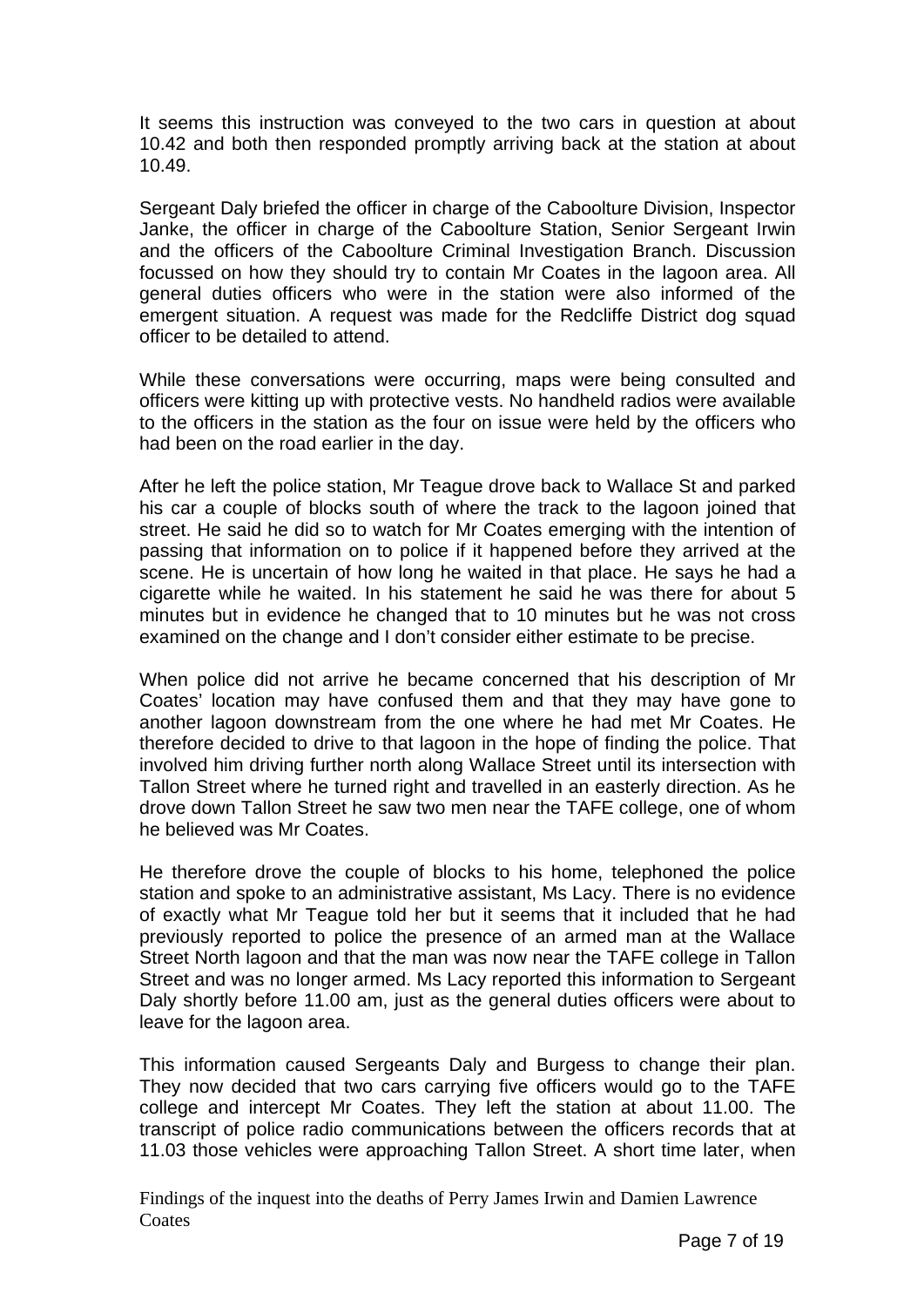they arrived at the TAFE, it was quickly established that the only youth there was not the person they were looking for. They had ony been there a very short time when a third police car arrived. Before the officers could search further a field, Mr Teague who, after speaking to Ms Lacy on the phone, had again driven from his house to watch for Mr Coates, arrived at the TAFE. He told the officers there that he had taken another look at the men he'd seen earlier near the TAFE and he now realised that neither was the man he'd seen with the gun near the lagoon.

At about the same time, Keith Godfrey, one of the youths who had been with Mr Coates earlier at the lagoon, rode up Tallon Street to report to Constable Roberts that there was an armed man threatening violence in the bush near the lagoon at the other end of Tallon Street. Mr Godfrey gave evidence that Mr Coates' wild threats of shooting police and aeroplanes had frightened him and for that reason, when he and his friends left Mr Coates at the lagoon, he decided to report the matter to police. He said that when he rode along the track to Wallace Street and emerged from the bush he saw the car carrying Sergeant Burgess drive along Tallon Street towards the TAFE and followed it.

At about this time, in response to a request from Sergeant Burgess made over the police radio at 11.07, someone called Sergeant Burgess on his mobile phone. Call charge records show that this call was made from the Caboolture Police Station at 11.09. It lasted a little over 3 minutes. It is uncertain who the caller was. Sergeant Daly and Inspector Janke deny it was either of them. Sergeant Burgess says he can't remember who called him but he told that person what the officers at the TAFE had learned, namely that the person they were looking for was not at the TAFE college and that he was still at the Wallace Street lagoon.

Sergeant Daly gave evidence that he heard a broadcast over the police radio that the person being sought was in the bushland behind the TAFE college. The relevant portion of transcript reveals no evidence of such a conversation and Sergeant Daly was prepared to concede that he may have heard someone in the station saying this. In any event, in response to hearing this he called the Redcliffe Communication Centre and asked that an instruction be broadcast for all officers to get out of the bushland area. This did not happen. The officer in charge of the Redcliffe Communication Centre says he has no record of the request being made. The communication room operator who dealt with most of the calls dealing with this incident also has no memory of it happening.

All of the officers at the TAFE college who became aware of this fresh information say they recognised that it meant the person they were looking for was at the lagoon. All but the dog squad officer, whose version I shall return to later, say that these facts raised no immediate concerns as they did not know that Senior Sergeant Irwin, Senior Constable Murrell and Constable Hertslett had left the station at about 11.05 and travelled to the lagoon to try and retrieve the rifle from where they believed Mr Coates had secreted it.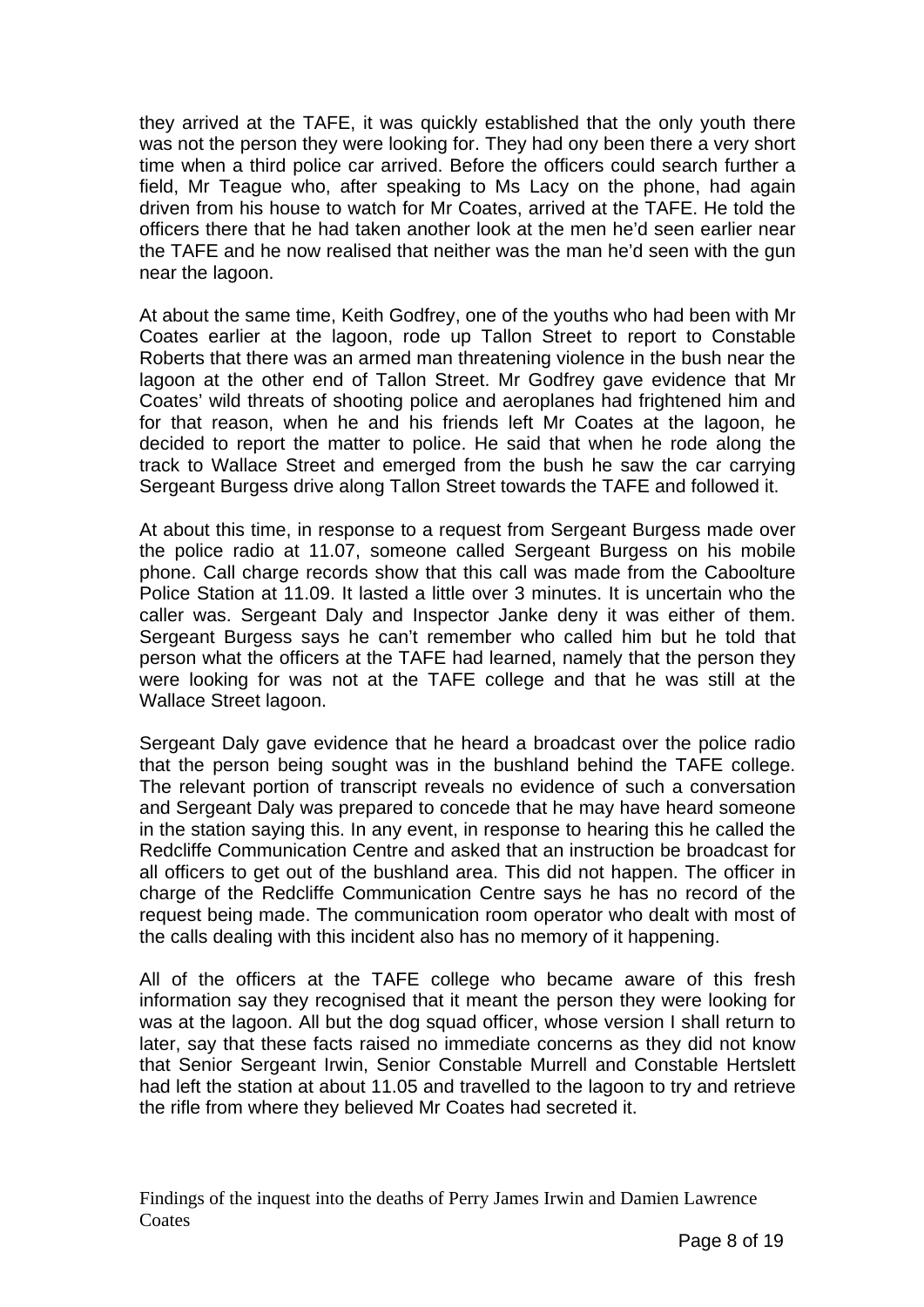Strangely, no one told the other officers already in the field at the TAFE college that this was happening. Sergeant Daly gave evidence that he expected that Senior Sergeant Irwin would first take up with Sergeant Burgess at that location before going to the lagoon. For that reason he did not contact Sergeant Burgess by radio or mobile telephone.

Mr Godfrey and his friends must have already left the lagoon and Buckle Street before Senior Sergeant Irwin and the other two officers arrived otherwise Mr Godfrey would have reported his concerns about Damien Coates to those officers.

On the way to Wallace Street North, those officers heard Sergeant Burgess broadcast a request for someone to call him on his mobile phone. Radio transcript shows this broadcast occurred at 11.07.

The radio log also reveals that these officers booked off the air at the track leading to the lagoon at about 11.10. This involved them broadcasting their names and their location over the radio. This information was broadcast over the radio channel all officers with hand held radios or in cars were tuned to. Apparently none of them heard it.

Senior Sergeant Irwin and his crew then put on their protective vests and made their way along the track towards the lagoon.

Senior Constable Murrell and Constable Hertslett say they were quite relaxed as they believed that Mr Coates was else where. Indeed Senior Constable Murrell says he believed that, before he left the station, he'd been told by Sergeant Daly that the person of interest had been "*located*", which he took to mean that Mr Coates was in police custody or at least in their company.

As Senior Sergeant Irwin, Senior Constable Murrell and Constable Hertslett were walking along the track to the lagoon, it became apparent from conversation that they did not know exactly where the gun might be hidden and so Constable Hertslett was told by Senior Sergeant Irwin to telephone the station to see if Sergeant Daly could provide more precise information. He was also told to find out why Sergeant Burgess had requested to be contacted. During this call to Sergeant Daly, that seems to have commenced at 11.12, Constable Hertslett says he was told that Mr Coates was not at the TAFE college and that he might be returning to get the weapon. Sergeant Daly and Constable Hertslett agree that Sergeant Daly told Hertslett that they should get out of the bush. Both also agree that Constable Hertslett was not told that it seemed likely that Mr Coates had never been at the TAFE college nor that he was still at the lagoon where he had been seen by Messrs Teague and Godfrey earlier in the day. Sergeant Daly says he was not aware of this at the time he spoke to Constable Hertslett.

Constable Hertslett conveyed to Senior Sergeant Irwin, Sergeant Daly's advice that they leave the area. He says that after talking to Sergeant Daly he frequently scanned to the north and east as they continued down the track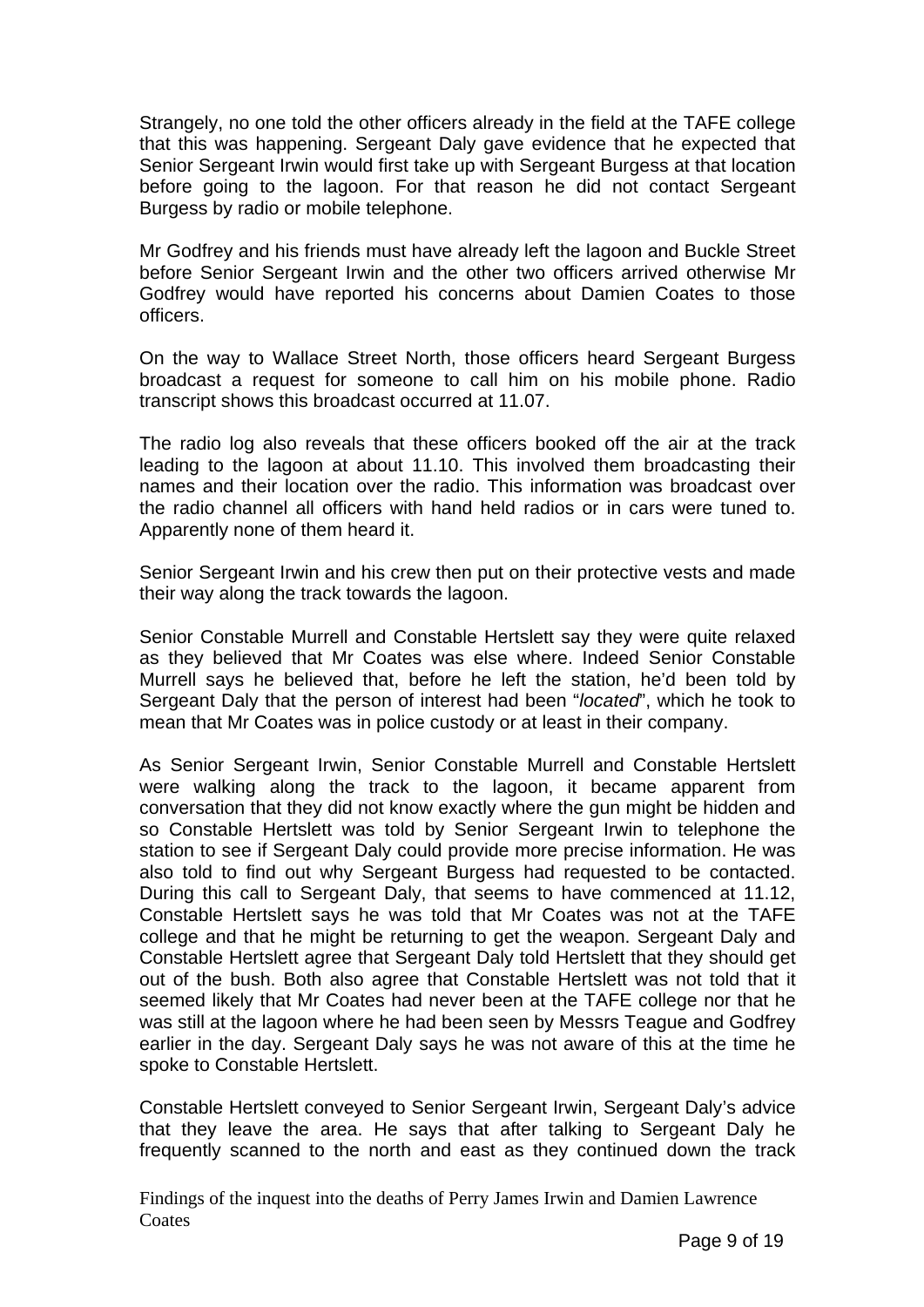towards the lagoon because he believed that was the direction the gunman would come from if he was returning to the area from the TAFE college.

Senior Sergeant Irwin did not act on Sergeant Daly's advice to leave; instead he decided that they would continue their search in the hope of finding the weapon before Mr Coates could return and reclaim it. He apparently decided however, that he should find out what it was that had prompted Sergeant Burgess to ask to be telephoned. Constable Hertslett had forgotten to do this when he spoke to Sergeant Daly. One could assume that Senior Sergeant Irwin correctly guessed that there was a connection between that request and what Sergeant Daly had told Constable Hertslett and that Sergeant Burgess could provide more information about the suspect's likely movements.

I mentioned earlier that when the officers at the TAFE college learned that the gunman was probably still at the lagoon they were not immediately concerned by this, even after shots were heard from that direction. The exception to that was Sergeant Chapman, the dog squad officer who had raced to the scene from Redcliffe. That officer gave evidence that when he arrived in Caboolture he went straight to Wallace Street North. Although he couldn't remember why he did so it is likely that he heard Senior Sergeant Irwin book off the air at that location. There was a message on the Information Management System (IMS) directing all officers to take up with Senior Sergeant Irwin at Wallace Street but it seems that this message was not broadcast over the radio. That message was posted on the IMS by the officer in charge of the Redcliffe Communications Centre who said he did so in response to advice from Sergeant Daly that Senior Sergeant Irwin was going to the scene to take charge.

Sergeant Chapman gave evidence that when he heard the sound of shots coming from the lagoon area he was with Sergeant Burgess and others at the TAFE college. He says that when this happened Sergeant Burgess said to him that there were officers on foot in the bush in that area but that they had no radio communication devices with them. This is inconsistent with the evidence of Sergeant Burgess who said that even after he spoke with someone at the Caboolture station he was unaware that Senior Sergeant Irwin and the other two officers had gone to the lagoon looking for the gun. Further, after the shooting he queried a claim from the Redcliffe Communications Centre that Senior Sergeant Irwin had been shot on the basis he believed that Senior Sergeant Irwin was not involved in the operation. I am unable to resolve this conflict in the evidence but it is difficult to understand why the caller from the station would not have told Sergeant Burgess that the other officers were in the field especially if Sergeant Burgess told the caller that the person they were looking for was still at the lagoon. It is an issue I will return to when discussing communication difficulties that beset this incident.

In any event, as Senior Sergeant Irwin moved to higher ground in order to improve his mobile phone reception but before he could make contact with Sergeant Daly, he was shot by Mr Coates who had been obscured from view in a below ground concrete culvert or bunker that housed pipes installed to convey water from the lagoon. He immediately fell to the ground.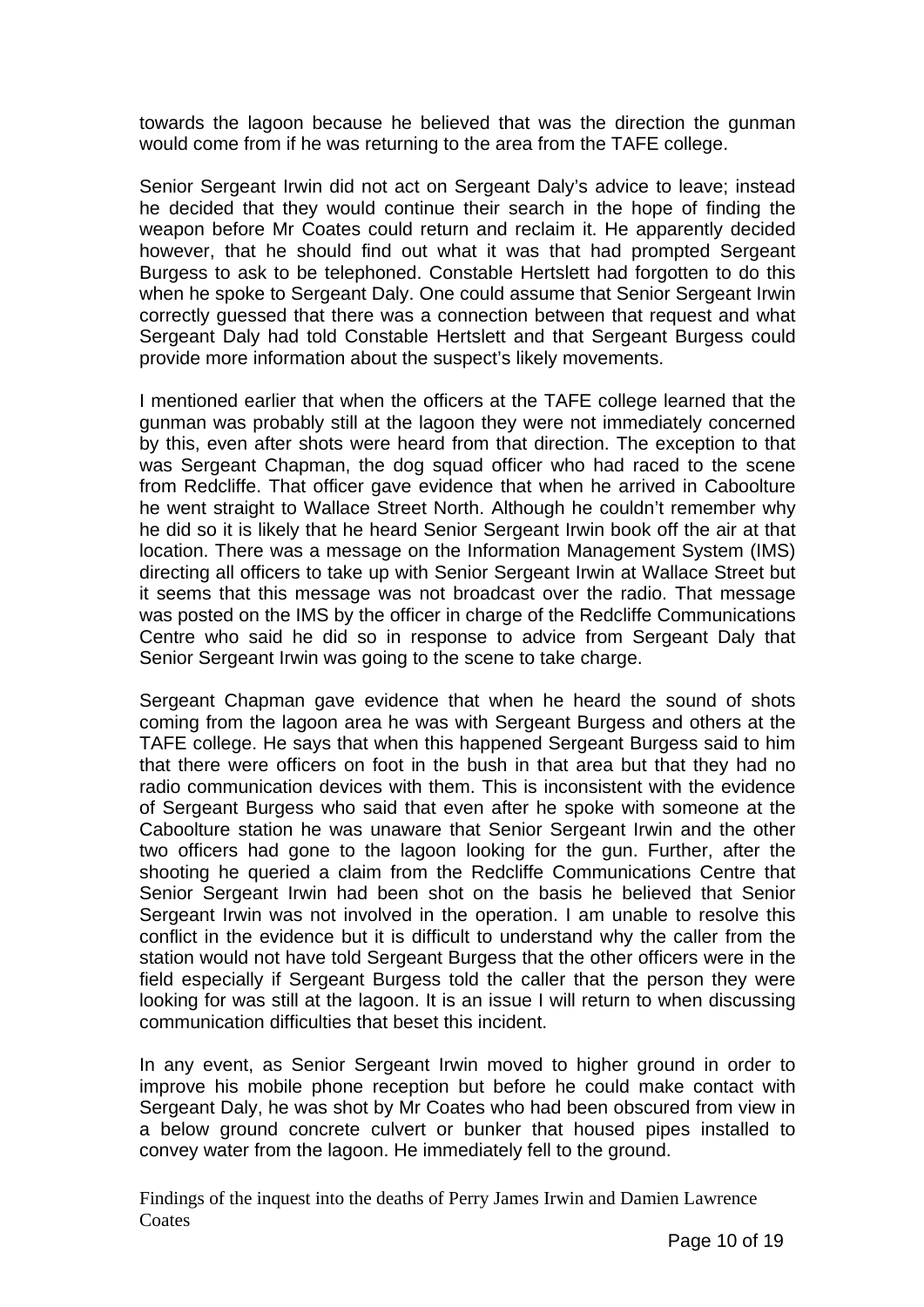The other officers heard the shots but could not see the shooter. Constable Hertslett began walking towards his fallen colleague with his service revolver drawn. As he did so, he saw Mr Coates run to Senior Sergeant Irwin's prone body and reach towards his holster. Constable Hertslett yelled at Coates to leave the officer alone. Mr Coates ran away from Senior Sergeant Irwin out of sight and Constables Hertslett and Murrell took cover. Constable Hertslett very quickly called the station. This call commenced soon after 11.17.

Soon, more shots were fired in their direction. Again they could not see the shooter and so they scurried around behind a large log lying on the ground nearer to the lagoon and remained there for nearly an hour until another officer arrived and they discovered Mr Coates dead in the bunker referred to earlier.

#### **Expert evidence**

The body of Perry Irwin was formally identified by another officer who had known him for many years. Damien Coates' body was identified by way of finger prints as in view of the injuries he suffered it was not appropriate to ask his family to view his face.

Both bodies were transported to the John Tonge Centre where autopsies were conducted by a forensic pathologist.

Perry Irwin's body was found to have two gunshot wounds; one to the base of the neck, the other to the right side of the abdomen. Both caused extensive internal injuries sufficient to cause almost immediate death.

Damien Coates' body was found to have a gunshot wound to the roof of the mouth that led to a shattering of his upper head. He had powder stains on his thumb and fingers suggesting they were near the muzzle of the rifle when it discharged.

Fragments of lead projectiles recovered from Perry Irwin's body were examined and found to have been fired from the rifle that was also used to shoot Damien Coates.

The firearms of Senior Sergeant Irwin, Senior Constable Murrell and Constable Hertslett were examined and found not to have been recently fired.

## *Findings required by s43(2)*

I am required to find, so far as has been proven, who each of the deceased was and when, where and how he came by his death. As a result of considering all of the material contained in the exhibits and the evidence given by the witnesses I am able to make the following findings.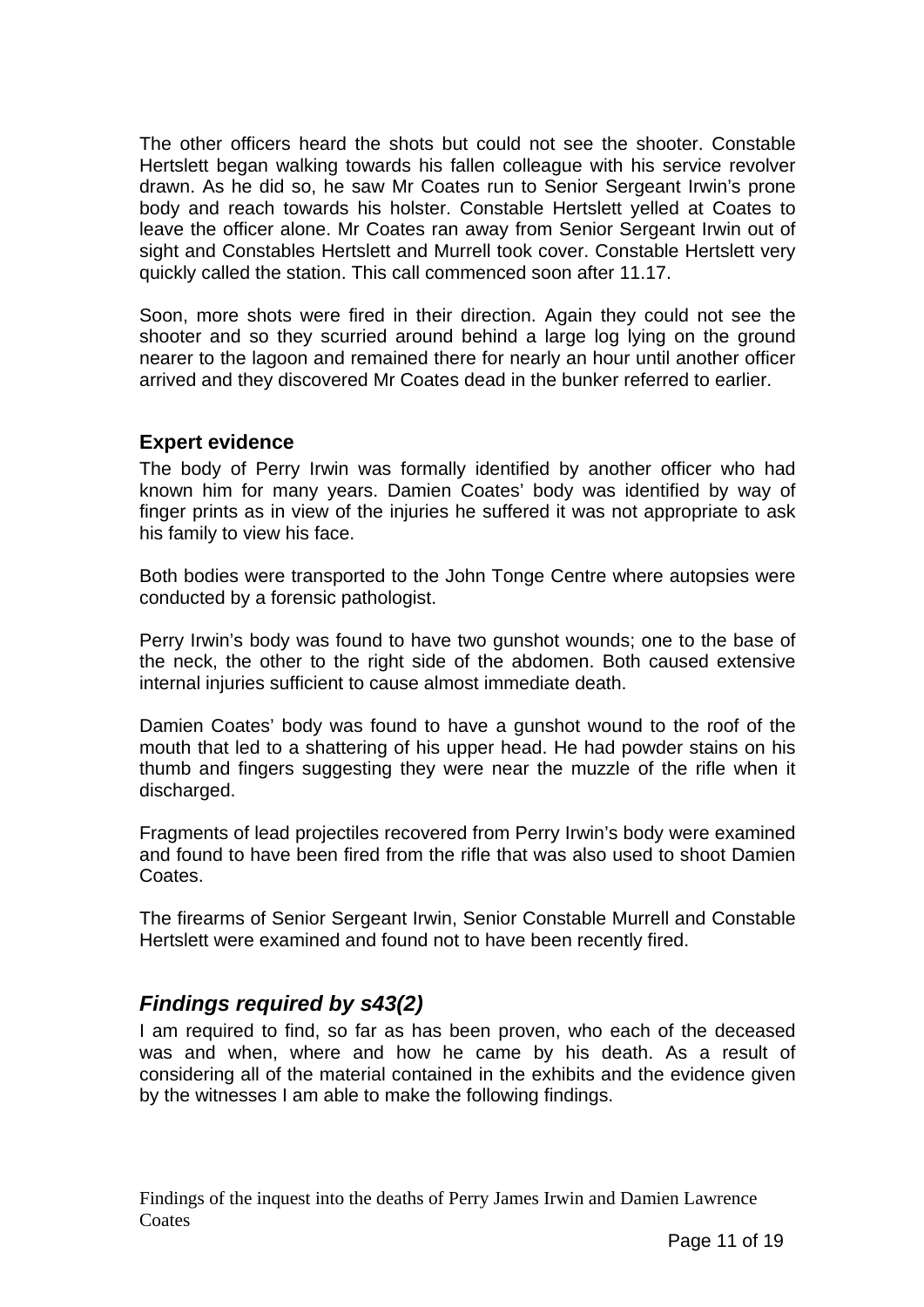| Identity of the deceased $-$ | The deceased persons were Perry James Irwin<br>and Damien Lawrence Coates                                              |
|------------------------------|------------------------------------------------------------------------------------------------------------------------|
| Place of death $-$           | Both men died near Lagoon Creek in<br>Caboolture, Queensland                                                           |
| Date of death $-$            | Both men died on 22 August 2003                                                                                        |
| Cause of death $-$           | Both men died as a result of gunshot wounds<br>sustained when Damien Coates shot Perry<br>Irwin and then shot himself. |

## *Impact on the families and on the community*

Expressing those details in such clinical terms can mask the immense personal loss the families of both men suffered in consequence of the deaths. It is not appropriate to diminish the magnitude of that loss of one of those deaths just because one of the deceased caused them both: all lives have the same value; all parents, children and partners grieve the loss of their loved ones and I extend my sympathy to the families of both men. That does not mean however, that the special attributes of either man should not be noted. I therefore consider it appropriate to mention some of the qualities referred to by the witnesses that made Senior Sergeant Irwin such a valued member of the QPS.

One of the detectives from another division noted how knowledgeable and well disciplined he was. He commented that Senior Sergeant Irwin was "*a very proactive police officer - very active policeman"*, and concluded with the observation "*I found him to be a very good police officer"9* Another officer made this assessment; "*Perry was such a massive breath of fresh air … That man was a Godsend to the area and it just needed someone like him."<sup>10</sup>*

That commitment and dedication was graphically exemplified by the circumstances of his death. When warned of the possibility that the gunman was returning to reclaim the weapon, Senior Sergeant Irwin did not take the easiest course open: he did not leave as he could have done, indeed should have done. Instead, he put his duty as the protector of the community ahead of his own safety and continued to search for the gun, to try and neutralise the threat to the community.

"Tragedy" is a term that has been devalued by over use. In its classical context it refers to a noble or heroic man destroyed by some unforseen flaw or mistake. Perry Irwin's death would truly seem a tragedy in that sense.

 $\frac{1}{9}$  T p244

 $10$  T p171

Findings of the inquest into the deaths of Perry James Irwin and Damien Lawrence **Coates**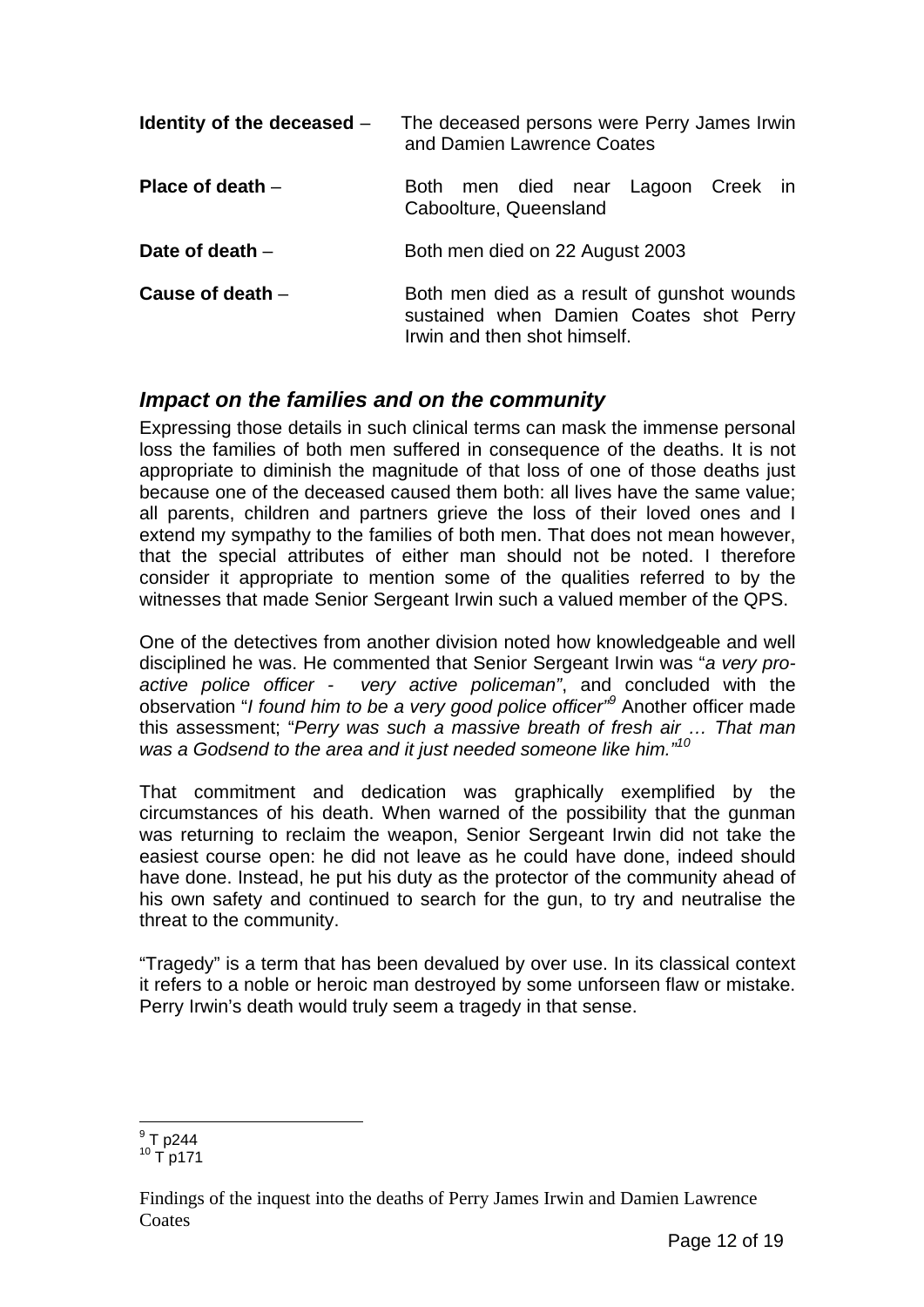## *Issues of concern and recommendations*

All coroners' cases are sad, involving as they invariably do, sudden and often violent death. However in many, if not most, the latent danger that strikes is not obvious until the fatal event occurs: the gas drilling rig explodes, the car spins out of control with little or no warning. In this case however, when the police officers in the Caboolture Station were told of Mr Coates' circumstances, they knew they were required to resolve a dangerous and volatile situation but there was no immediate emergency that would justify impetuous action. They had the time, the resources and the experience to make a considered and controlled response.

Further, by the time Senior Sergeant Irwin arrived at the commencement of the track to the lagoon at about 11.10, Mr Godfrey and Mr Teague had spoken to the officers at the TAFE college and told them that Mr Coates was still armed and still at the lagoon. In the ensuing 7 minutes until Senior Sergeant Irwin was shot this information was not conveyed to him. Had it been, it is at least possible that he would not have been killed.

Some of the factors that contributed to the fatal outcome of this incident were avoidable. It is a case that exemplifies the analysis developed by Professor James Reason in his ground breaking work on root cause analysis that postulates that catastrophic outcomes usually only occur when numerous barriers fail and the opportunity for a serious mishap presents because, coincidentally the gaps in safety systems combine or coincide.<sup>11</sup> Graphically, he uses the analogy of a stack of slices of Swiss cheese. Only when the holes in the cheese slices align do the errors that are by themselves minor, result in serious consequences. The death of Perry Irwin was, in my view, preventable in this sense. It resulted from numerous mistakes all falling the same way. It is important to accept that it is systems failures that contribute to such outcomes rather than the actions of individuals. It is wrong to scapegoat any individual by focussing on one of the mistakes, when, without numerous other failings, none by itself would have caused the fatal outcome.

I therefore set out below issues of concern that may have contributed to the death. Pursuant to s43(5) of the Act I am authorised to make riders or recommendations designed to reduce the occurrence of similar deaths to the one investigated by this inquest. In accordance with that power I make the following observations and recommendations.

#### **The response of the Department of Corrective Services to an intensive correction order imposed on Mr Coates.**

Damien Coates' propensity for violence had come to the attention of the authorities before and so it is appropriate to consider whether those authorities

l

<sup>11</sup> Reason JT, *Understanding adverse events: human factors*, In, Vincent C.A.,ed., *Clinical risk management*, London BMJ 1995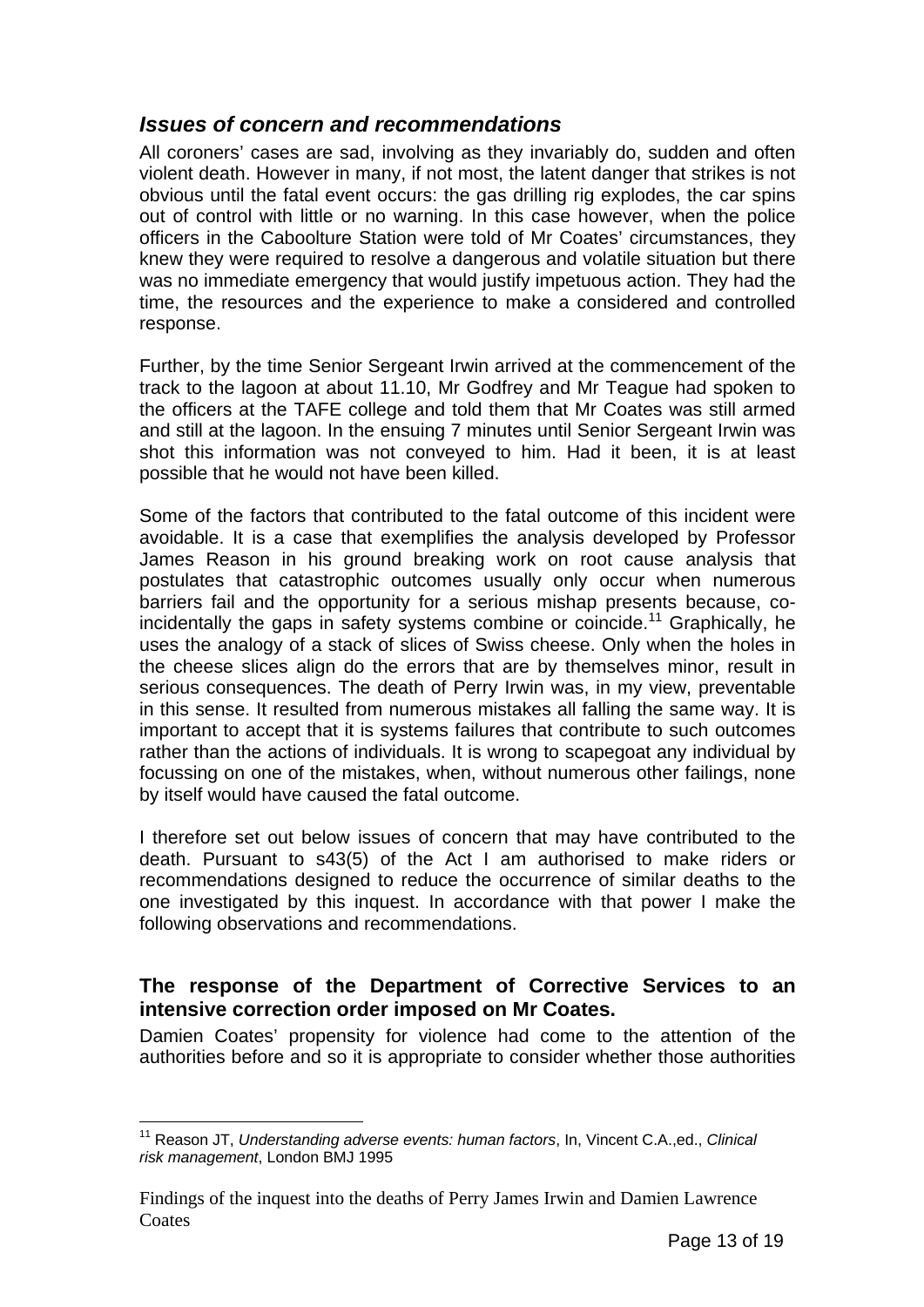should have taken more action to address the youth's underlying psychological dysfunction.

On 12 April 2002, in the District Court in Brisbane, Mr Coates pleaded guilty to a number of offences of personal violence and damage to property. The Court made an intensive correction order (ICO) which required Mr Coates to take part in any counselling, attend any programs and perform any community services as directed by an authorised Corrective Services officer.

In accordance with that order, Mr Coates attended upon a psychiatrist for assessment after an incident involving his community services supervisor led his case worker to suspect he might be suffering from some undiagnosed mental illness. That doctor reported that Mr Coates did not display any psychotic features but that he could benefit from an anger management course. Accordingly, in September 2002, Mr Coates was instructed to attend an anger management program which he successfully completed; indeed the report of his involvement in that program speaks glowingly of his insight and contribution to the learning of other participants.

On 21 January 2003 he completed the ICO with no contraventions. He was assessed as having made good progress and to be suitable for further community service orders in future.

Seven months later he shot Senior Sergeant Irwin and himself in circumstances that strongly suggest there were more deep-seated problems in Mr Coates' psychological condition than the reports referred to above would indicate.

Never the less, I am of the view that none of the medical practitioners who had contact with Mr Coates, nor the staff of the Department of Corrective Services could have been expected to take more interventionist action in relation to him; indeed it is unlikely that they had any authority to do so. As the futile efforts of Mr Coates's father to persuade his son to seek treatment demonstrate, the deceased did not consider a therapeutic response to his problems was feasible. And, as his general practitioner Dr Evans commented if coercive action was taken in relation to every angry young male who abused drugs, the mental health services would soon be overwhelmed.

I do not consider this case provides any evidence on which to recommend changes to the way intensive correctional orders are administered.

#### **Access to a firearms and ammunition**

As the conduct of Mr Coates on the day of his death graphically demonstrates, he was not a suitable person to possess a firearm. However the investigation established that he obtained the weapon by purchasing it from a person who had stolen it from its licensed owner. The authorities had no opportunity to become aware that Mr Coates had the weapon and the circumstances of his possessing it do not demonstrate any flaw in the system of regulating access to firearms.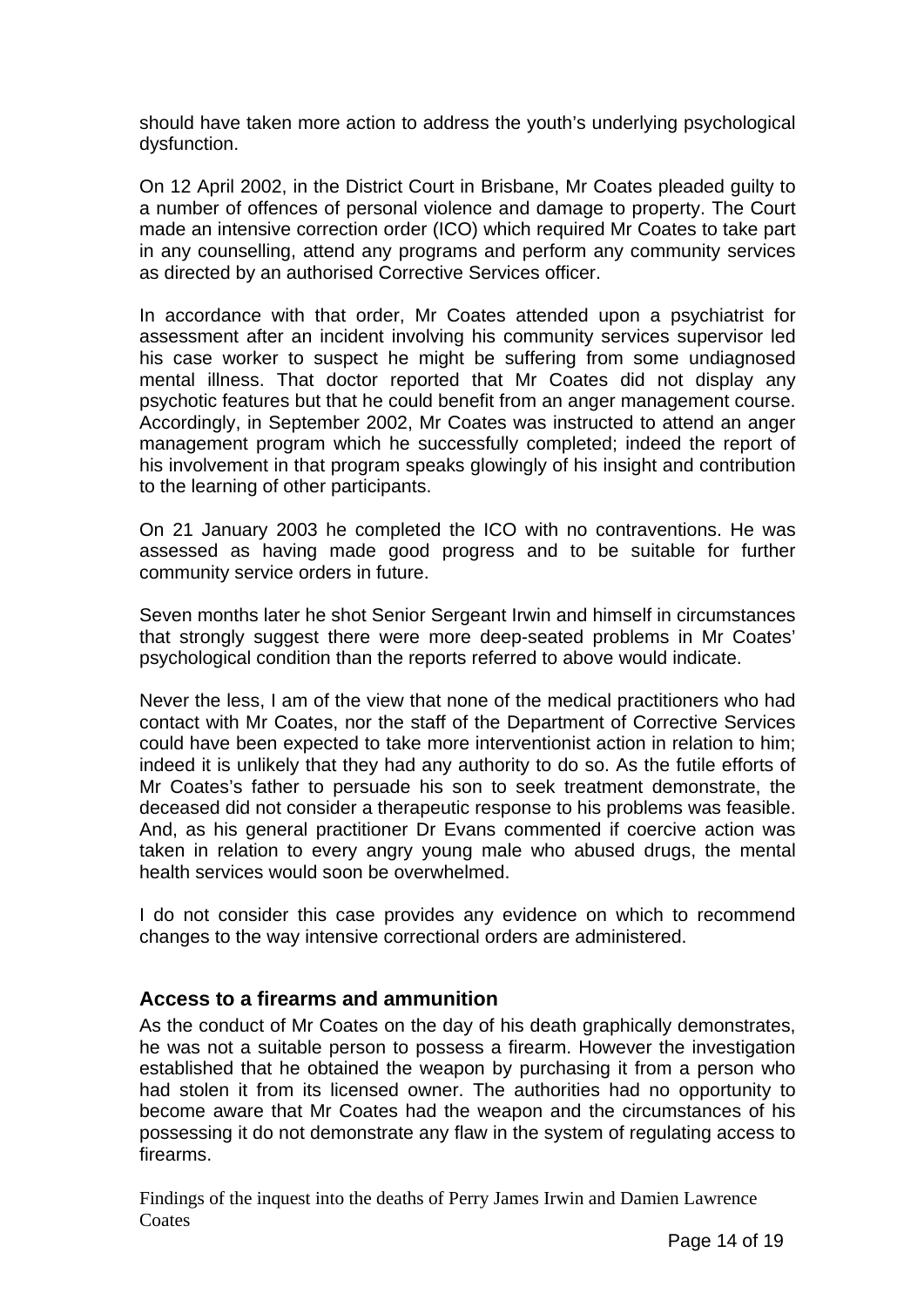The sale and possession of small arms ammunition is controlled by the *Explosives Act 1999* and the *Weapons Act 1990*. At the time of this incident however, anyone could sell ammunition and anyone could buy it so the fact that Mr Coates was not licensed to use a firearm was not something the seller needed to be concerned about. Now, such ammunition can only be lawfully sold by someone licensed to do so under the Explosives Act or the Weapons Act and it can only be sold to someone licensed to use a firearm under the Weapons Act.

However, there would still appear to be some gaps in the legislative regime governing the sale of small arms ammunition. For example, the right to possess ammunition is not limited to ammunition that is for use in the type of firearm that the possessor is licensed to use. Nor do the requirements to record details of the persons buying the ammunition and the type and quantity purchased that apply to other explosives, apply to the sale of ammunition.

It may be that the administrative burden of doing this would be too great but I consider it warrants review.

#### *Recommendation 1*

*I therefore recommend that the Queensland Police Service in conjunction with the Explosives Inspectorate of the Department of Natural Resources and Mines review the regulations governing the sale and possession of ammunition to determine whether amendments are needed to address the anomalies identified above.* 

#### **The command and control of this critical incident**

As Sergeant Chapman was driving from Redcliffe to Caboolture he called the station and said no one should advance toward the scene of the incident until he arrived and the deployment of officers could be properly planned. Initially, this advice was accepted and the appropriate preparations were made: maps were obtained; copies of the photograph of Mr Coates were printed from the QPS computer system and discussion centred around how the lagoon could be cordoned off.

However when Mr Teague telephoned the station, after he mistakenly believed he had seen Mr Coates near the TAFE college, providing to the administrative assistant who took the call what Sergeant Daly conceded was "very scant information"12 adherence to appropriate command and control principles was abandoned.

Without any police officer speaking to Mr Teague or making any assessment of the veracity of this new information, Sergeant Burgess and four other officers rushed to the scene. Two other officers who arrived at the station as the first group was leaving simply joined in.

l  $12$  T p47

Findings of the inquest into the deaths of Perry James Irwin and Damien Lawrence **Coates**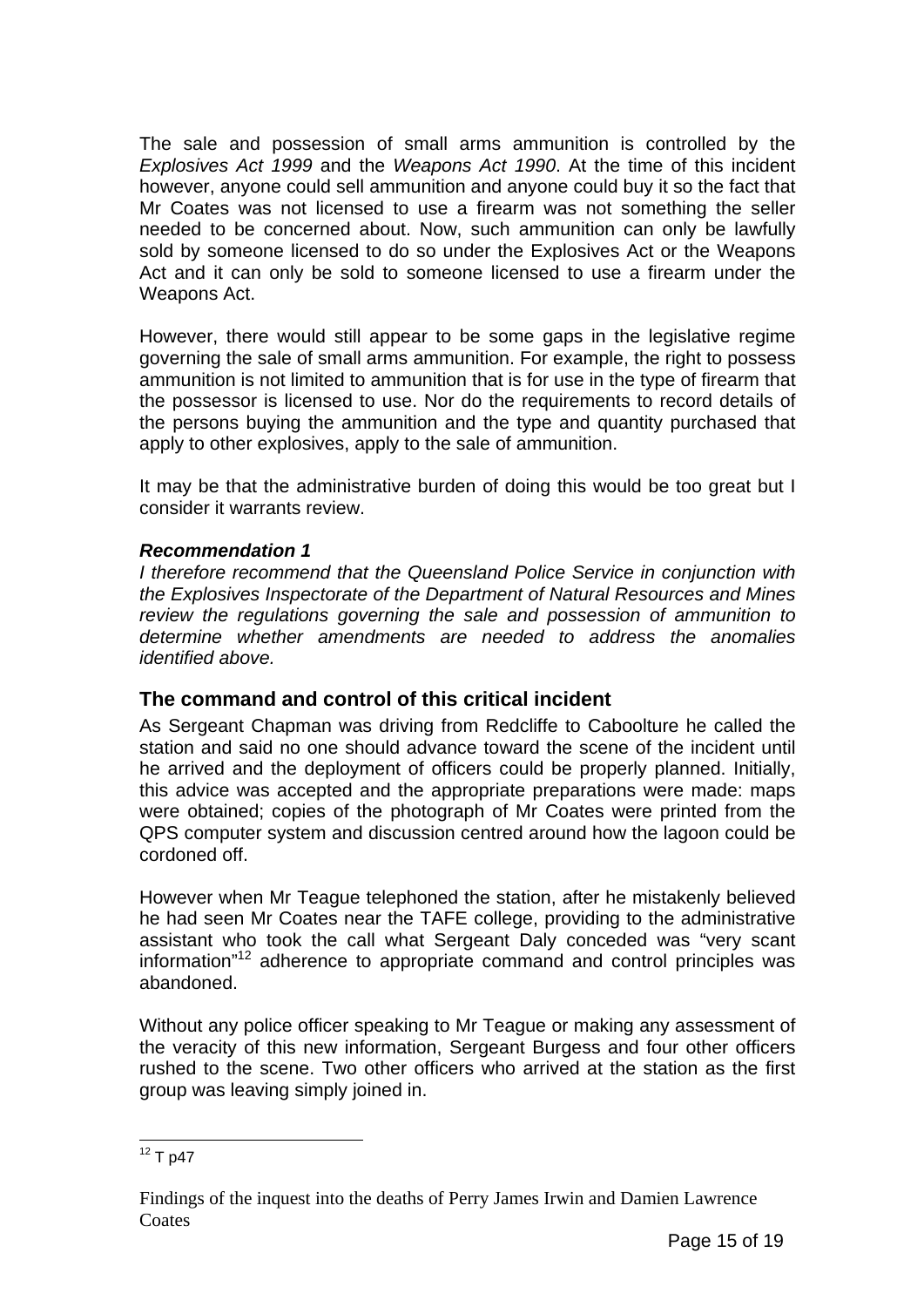Senior Sergeant Irwin and the two officers that went with him into the field did not communicate with those already out looking for Mr Coates and neither Sergeant Burgess nor the officers with him reacted with urgency to inform others involved in the operation of the information they had gleaned from Messrs Teague and Godfrey because they say they were not aware that others were in the field.

The laxness of the command and control in place can be exemplified by a comment made by a witness when asked who was in control.

*"It was a dynamic command. Initially Sergeant Burgess was in command but by going out to the scene Senior Sergeant Irwin takes command and if the Inspector goes out he takes command."13*

When Sergeant Daly was asked was there any discussion about setting up a forward command post he responded:-

*"I can't really recall any because people were coming and going, it was very very busy"14* 

It seems the job got off to a bad start when Sergeant Daly failed to take a description from either Mr Coates senior or Mr Teague as to the clothing being worn by Damien Coates on that morning. In evidence he said he didn't do this because he wanted to get things moving; he thought he could do that later.

Tendered into evidence was the QPS Incident Command Course material which introduces officers to the Incident Command System (the ICS). It is a comprehensive and well researched bundle of tools designed to "*create an incident response environment that coordinates the efforts of individuals and agencies*."15 It stresses the need to recognise the separate functions of command, planning, operations, intelligence, administration and logistics. It recognises that as an incident unfolds phases of command with different functions will arise and need to be addressed. I am not qualified to critique the ICS or the course that seeks to teach it but from a fair degree of familiarity with policing operations and law enforcement theory in a number of contexts I am able to say that no flaws are apparent in either.

I consider the evidence demonstrates that the ICS was not properly applied to the incident reported to the Caboolture Police Station by Mr Teague on 22 August 2003. Further, I find it highly likely that had the ICS been more closely followed in this case a different outcome may have resulted.

The inquest did not receive evidence of which of the officers involved in this incident had undertaken the Incident Command Course although, if I understood the evidence of Superintendent Casey, that course is part of the

 $^{13}_{14}$  T p86<br> $^{14}$  T p72

 $15$  QPS Incident Command Course para 1.3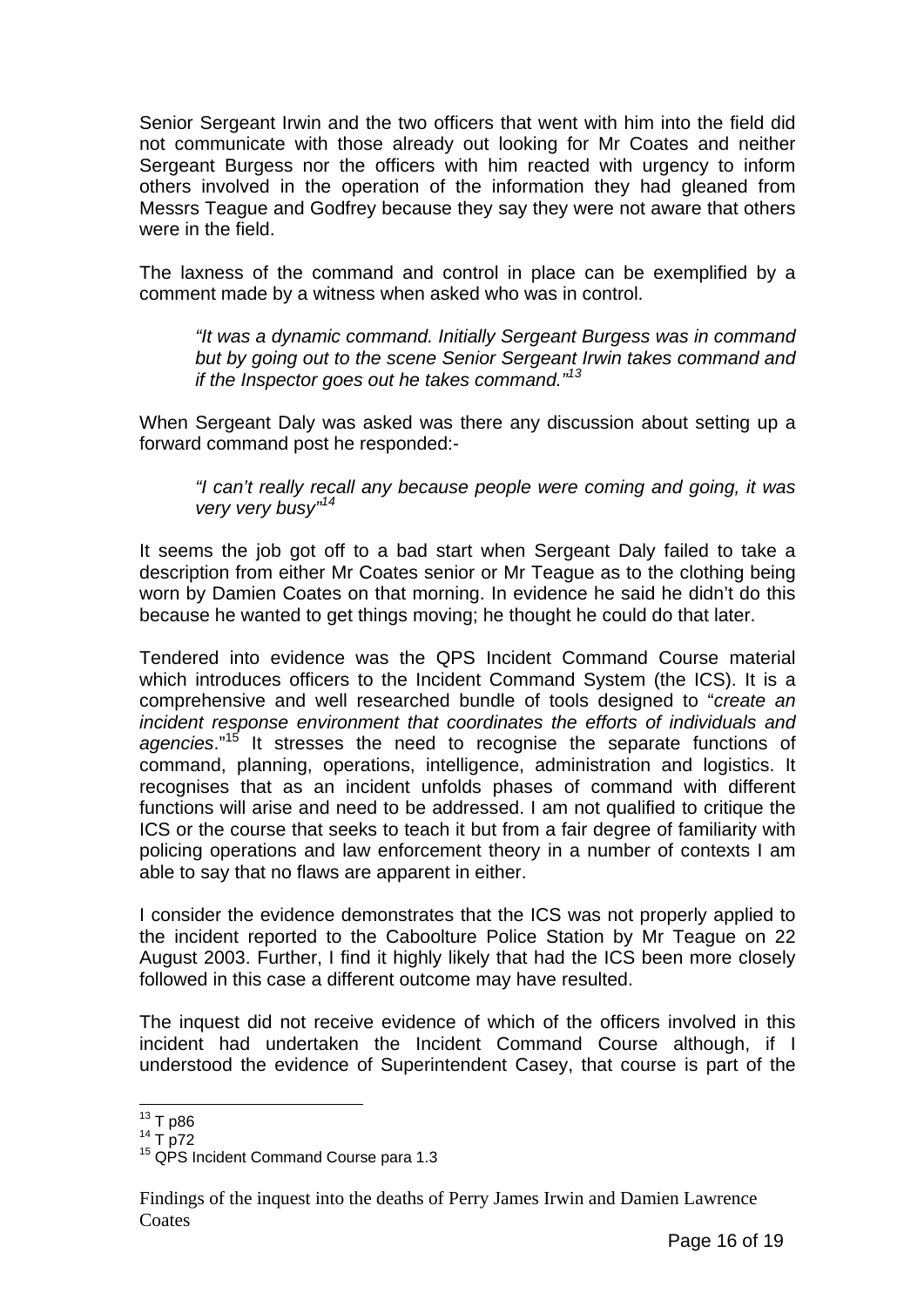Management Development Program offered only to Senior Sergeants seeking promotion to the rank of Inspector. As this incident demonstrated, in many cases it will be shift sergeants who will need to take control of potentially dangerous and volatile incidents.

#### *Recommendation 2*

*I therefore recommend that the QPS undertake a training needs analysis to determine whether the ICS has been adequately implemented within the Service.* 

#### **Police commication systems and equipment**

Neither Senior Sergeant Irwin nor either of the two officers with him had a hand held radio when they were attacked because there were only four hand held radios available to all officers attached to the Caboolture Station and they had been taken by other officers.

As a result, after they had left their vehicle, in order to issue instructions to other officers or to receive information about the incident they were involved in, Senior Sergeant Irwin had to use his mobile phone. It also meant that the three could not hear information that might be passed on the police radio by officers who did have access to hand held or car radios. If another officer needed to contact them, that officer had to be aware that Irwin, Hertslett or Murrell had a mobile phone with him and be familiar with its number. The evidence that these numbers were kept in a notebook in the station that was usually in the duty sergeant's office did not impress me as particularly effective.

Obviously the inability of Senior Sergeant Irwin to have immediate access to radio communications when he was out of his vehicle in the field had the potential to hinder the effectiveness of his response and to expose him and those with him to unnecessary risk. It seems likely that when he was shot and killed Senior Sergeant Irwin was moving to higher ground in order to improve his mobile phone reception. He was making a call to the station because before he had left his vehicle he had heard over the car radio Sergeant Burgess asking to be called and he had no other way of discovering what Burgess knew. If both had radios, Irwin and Burgess could have spoken directly to each other.

It can not be demonstrated that had Senior Sergeant Irwin had a hand held radio he would not still have been shot and killed because it can not be shown with sufficient precision where he was when the officers at the TAFE college became aware that Mr Coates was still at the lagoon. However, it could only have improved his chances.

The community expects police officers to undertake dangerous tasks in the pursuit of public safety. Officers are entitled to expect that they will be given all equipment they reasonably need to do that work as safely as possible. In this case that did not happen and that omission is even more concerning in view of the numerous reports that had previously been submitted by Senior Sergeant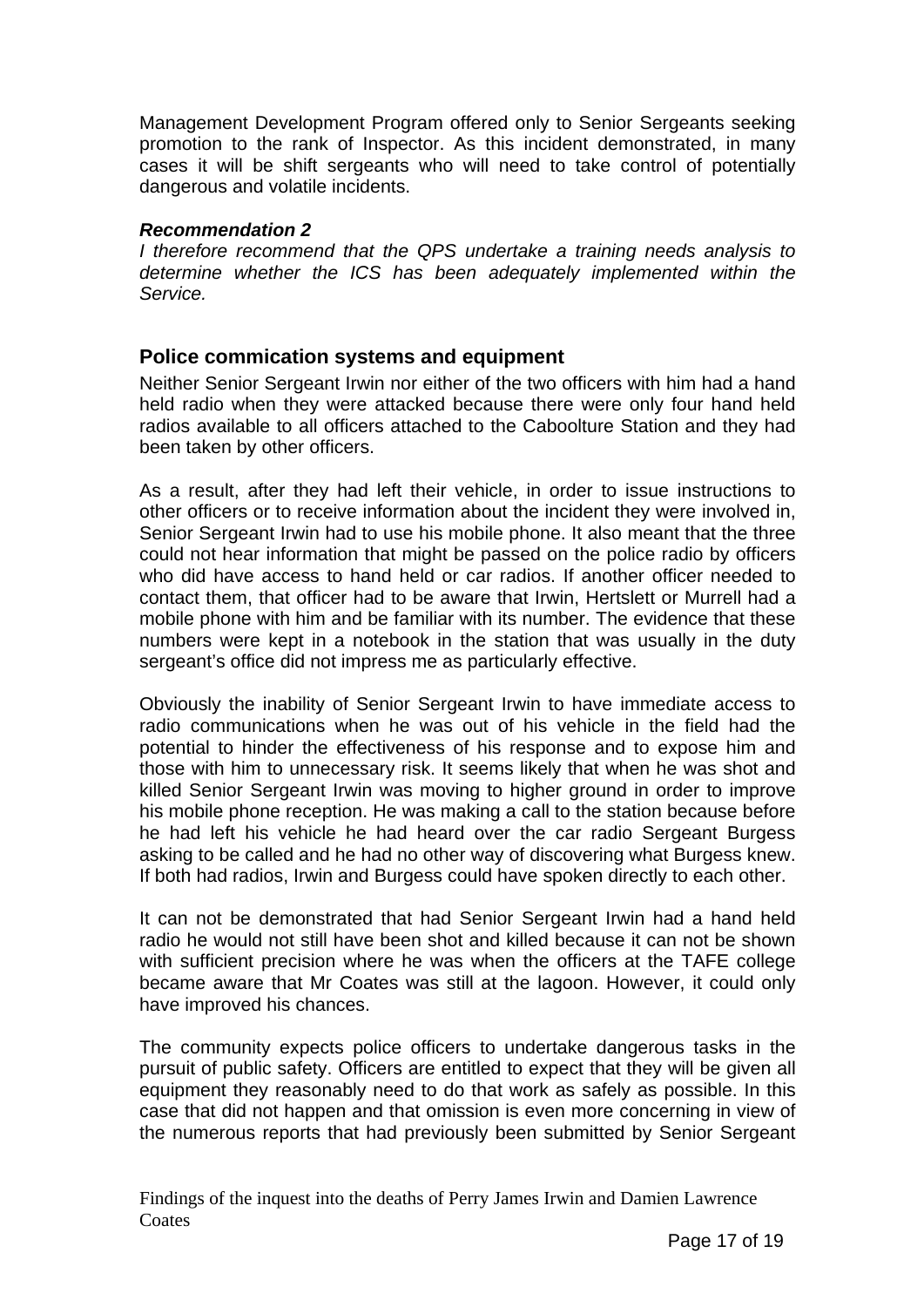Irwin and others drawing attention to the shortage of hand held radios at the Caboolture Station.

There is another aspect of the communication facilities which also warrants comment. The Caboolture Police Division is part of the Redcliffe Police District that has a current establishment of approximately 300 officers. They have access to one radio channel. Even if only one third of those officers are on duty at any one time it is easy to see that the competition for air space could make effective communication difficult.

That was graphically demonstrated by numerous incidents in this case. For example:-

- When the cars from the Caboolture station were en route to the TAFE college where they thought the gunman was to be found, their attempts to co-ordinate their arrival had to compete with unimportant communications concerning the other routine jobs being undertaken by officers from across the district.
- Such is the congestion on that one channel that the shift sergeant at Caboolture Station is prohibited from making direct contact with his officers in the field. Instead he telephones the Redcliffe Communications Centre and they relay his messages.
- Sergeant Burgess said that when he discovered that Mr Coates was still at the lagoon he asked to be telephoned rather than just conveying that information over the radio because the single radio channel was being used by other crews.<sup>16</sup>
- After Senior Sergeant Irwin had been killed and Constable Hertslett had raised the alarm using his mobile phone, an ambulance was dispatched. It arrived at the TAFE college and was sent away, told by one of the officers there that no one had been shot.
- And finally, it is impossible to escape the conclusion that had there been another channel available, it would have been dedicated to this obviously dangerous operation, in which case it is likely that at least one of the seven officers at the TAFE college would have heard Senior Sergeant Irwin book off the air at the lagoon and recognised the danger he was in when Messrs Teague and Godfrey made those officers aware that Mr Coates was also at the lagoon.

#### *Recommendation 3*

*I therefore recommend that the QPS:-* 

*(a) review the adequacy of the number of handheld radios issued to the Caboolture Station, and* 

l  $16$  T p 132

Findings of the inquest into the deaths of Perry James Irwin and Damien Lawrence **Coates**